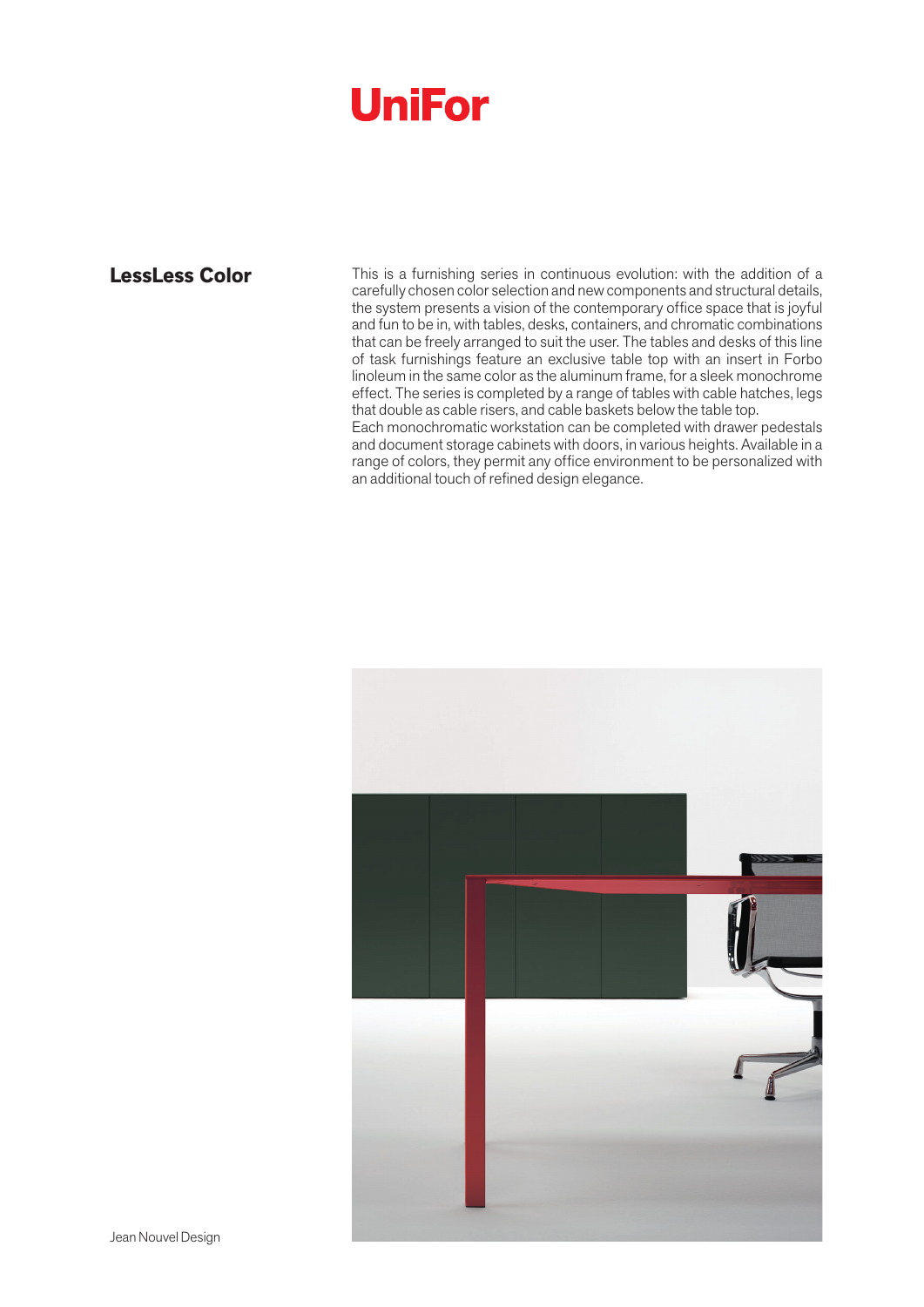





Table depth cm. 70 Table depth cm. 80 Table depth cm. 90



140x70 cm C LL 140 70 F ..

160x80 cm C LL 160 80 F ..

190x90 cm

C LL 190 90 F ..

 $72cm$ 

Table depth cm. 110 Square table

230x110 cm C LL 230 110 F ..

72 cm

140x140 cm C LL 140 140 F ..



Structural panel

65x2,2 cm C LL PAN RC .. structural panel with monitor support, cable housing and cable basket

72 cm

Extension and structural panel

140x70 cm C LL 140 70L VF .. extension and structural panel with monitor support, cable housing and cable basket

Tables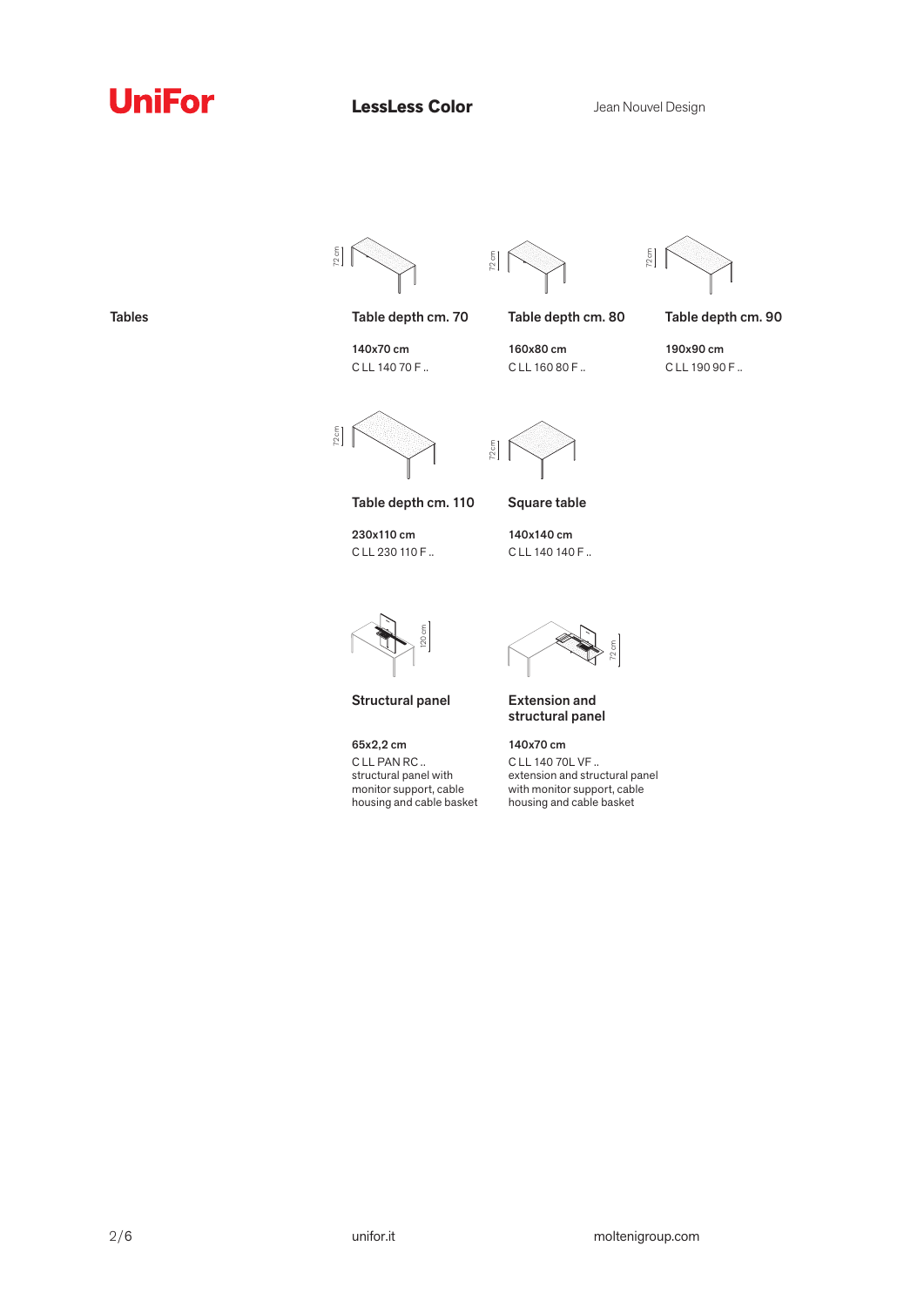





Square table

140x140 cm C LL 140 140 F S C .. with one leg suitable for cable entry

Top Access position



Cable tray for table with flip-flop

60x15xH4 cm C LL CES 060 L .. for table C LL 160 80 F S L C LL CES 060 C .. for table C LL 140 140 F S C

120x15xH4 cm C LL CES 120 C .. for table C LL 190 90 F S C

135x15xH4 cm C LL CES 135 C .. for table C LL 230 110 F S C

Tables with flip acces door

Electrification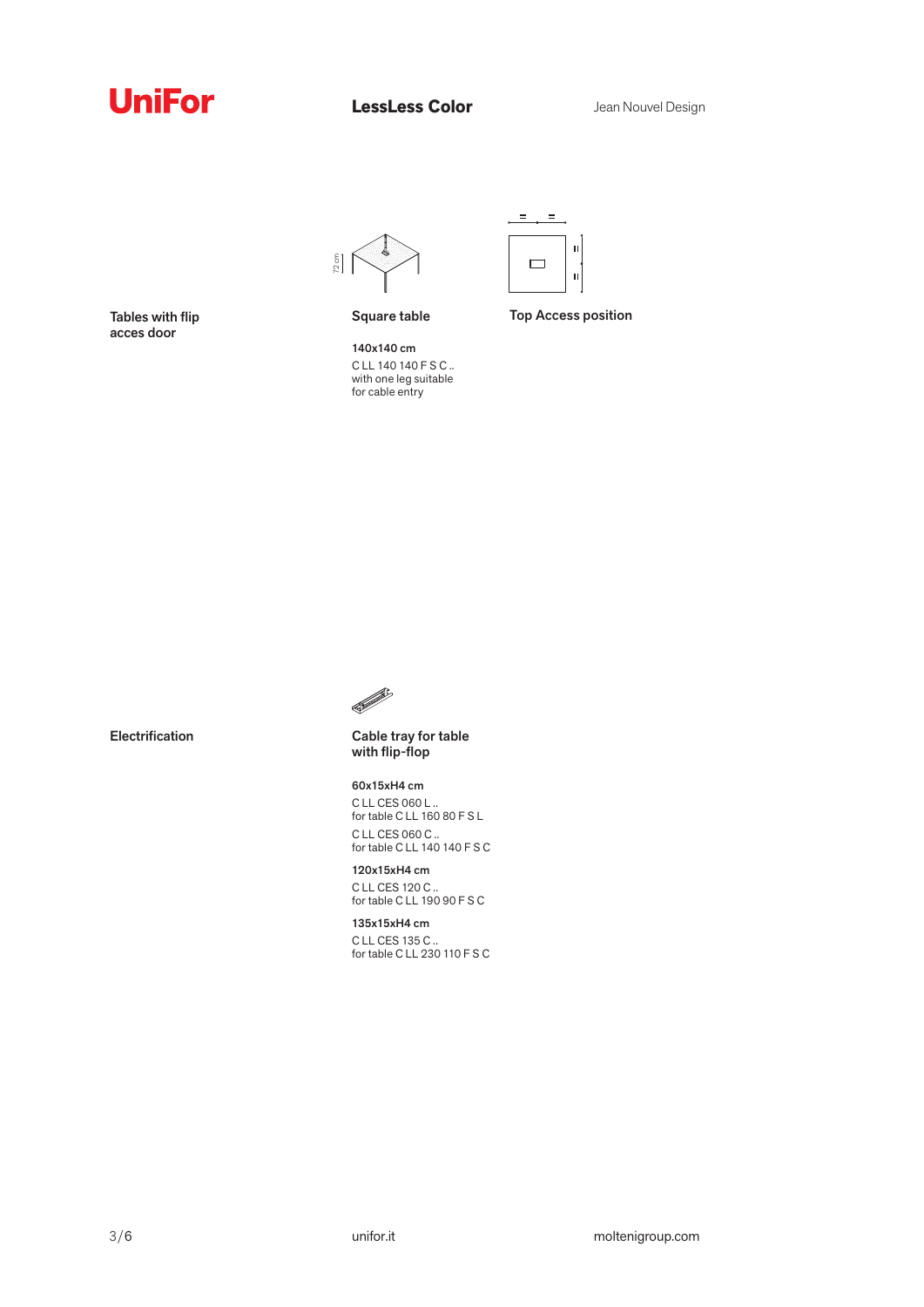





Tables with flip acces door

Table depth cm. 80

Top Access position

160x80 cm C LL 160 80 F S L .. with one leg suitable for cable entry





Table depth cm. 90

190x90 cm C LL 190 90 F S C .. with one leg suitable for cable entry

Top Access position

72 cm



Table depth cm. 110

230x110 cm C LL 230 110 F S C .. with one leg suitable for cable entry

Top Access position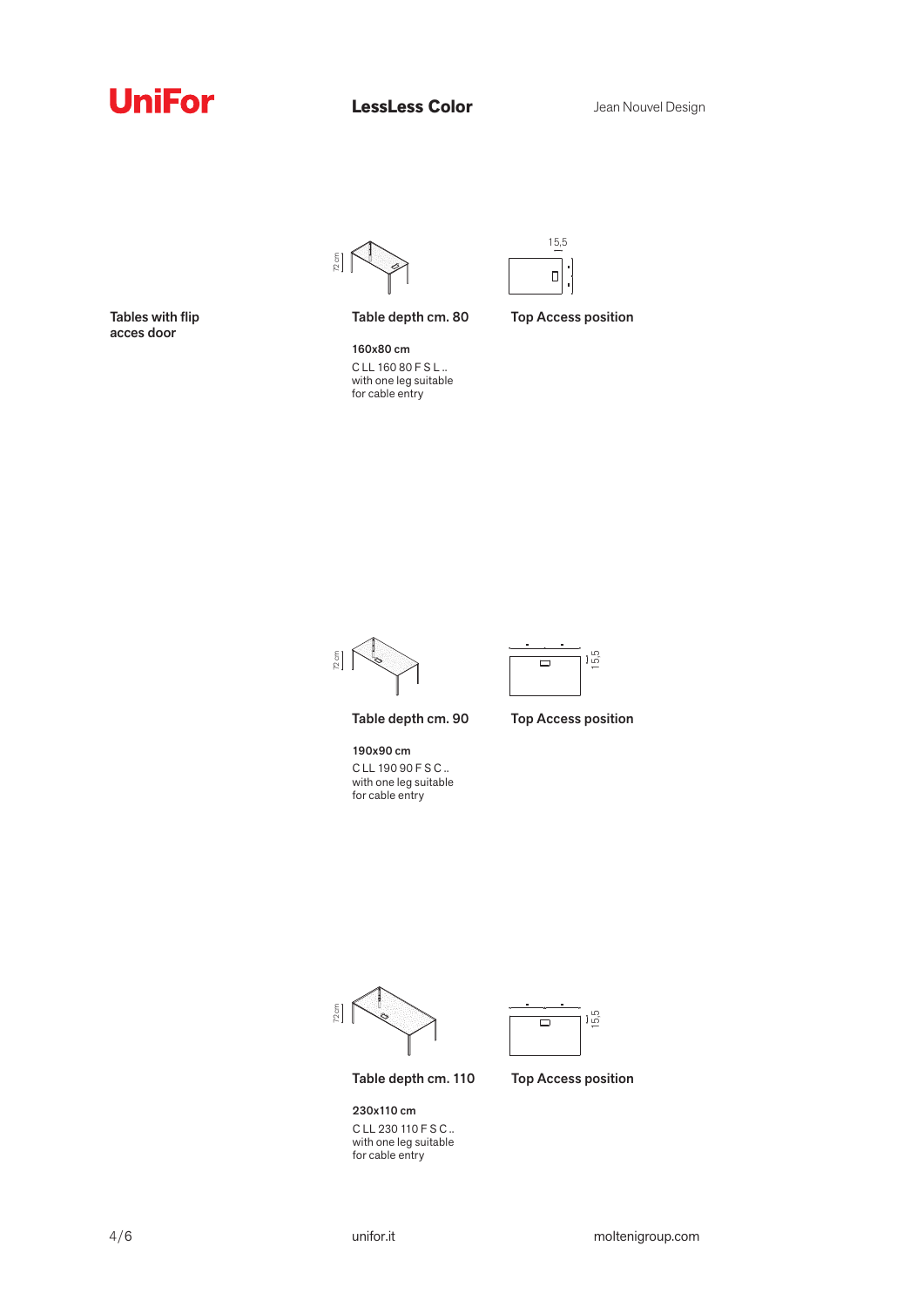



41x29xH7 cm C LL CES .. only black



Pair of clamps for joining tables

4x3,2xH0,011 cm C LL AGG TA .. only black

6,6 cm े

Accessories Cable tray Cable tray Jointed monitor holder

> 15x15 cm C LL AGG MO .. only black



Adjustable swing-arm monitor holder

27,5x13 cm I A FS R2 Z01 ..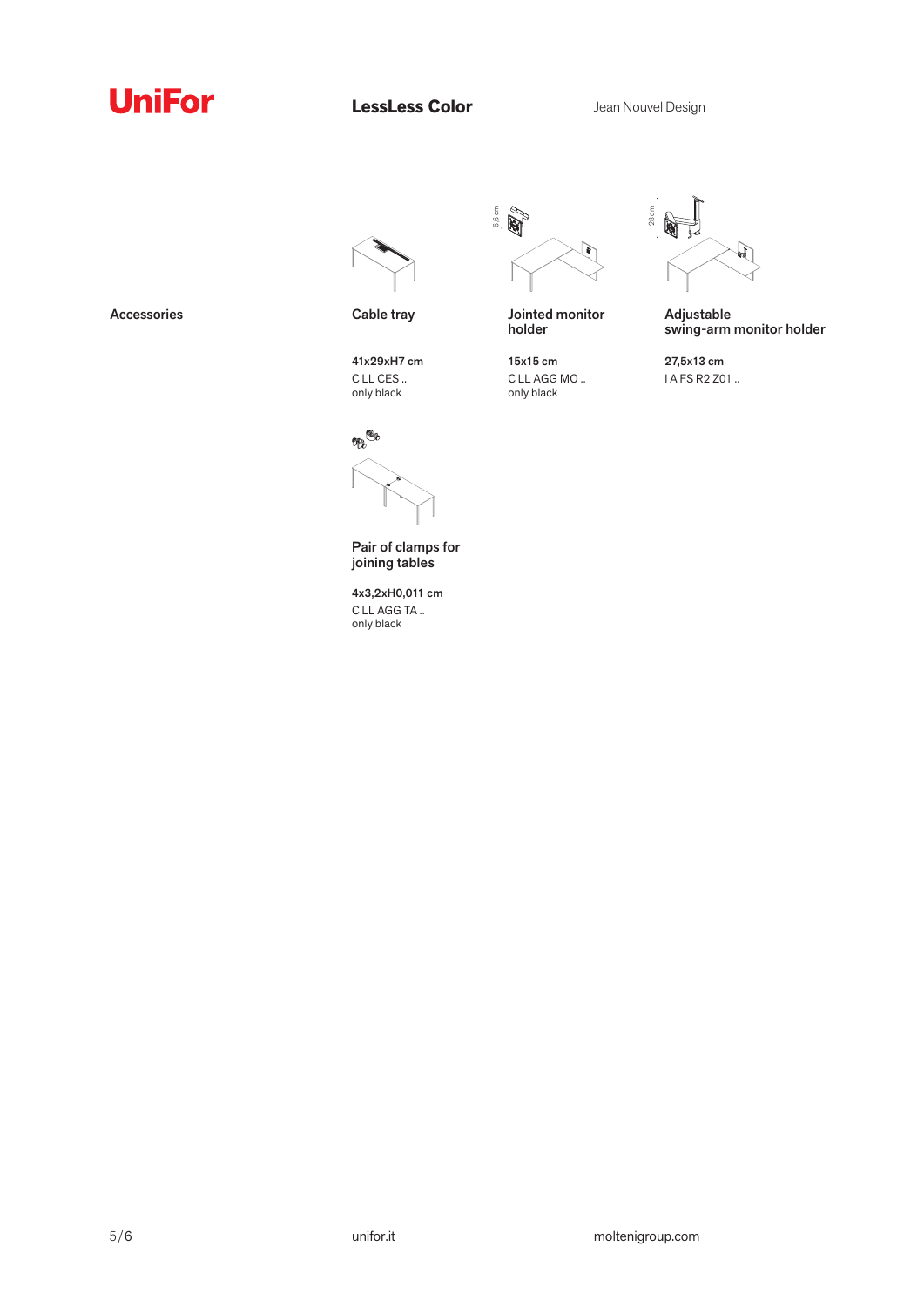## **UniFor**

**LessLess Color** Jean Nouvel Design

53,5 cm



37x53 cm C LL 37 53 C2N ..



3 drawers pedestal

37x53 cm C LL 37 53 C3N ..



## Cushion for pedestal

37x53xH3 cm C LL CUS 37 ..



Storage tray

32x42xH4,2 cm D DS 531 .. only trasparent



Cabinet with width cm. 80 doors, depth cm. 37,5

80x37,5 cm C LL 080 072 MA M .. 1 internal shelf



Cabinet with width cm.110 doors, depth cm. 37,5

110x37,5xH53 cm C LL 110 053 MA M .. 2 internal shelves

110x37,5xH91 cm C LL 110 091 MA M .. 2 internal shelves

110x37,5xH128 cm C LL 110 128 MA M .. 2 internal shelves



53/91/128 cm

 $\tilde{g}$ 

Cabinet with doors width cm. 110, depth cm. 45 (USA)

110x45xH53 cm C LL 110 053 MA 4M .. 2 internal shelves

110x45xH91 cm C LL 110 091 MA 4M .. 2 internal shelves

110x45xH128 cm C LL 110 128 MA 4M .. 2 internal shelves